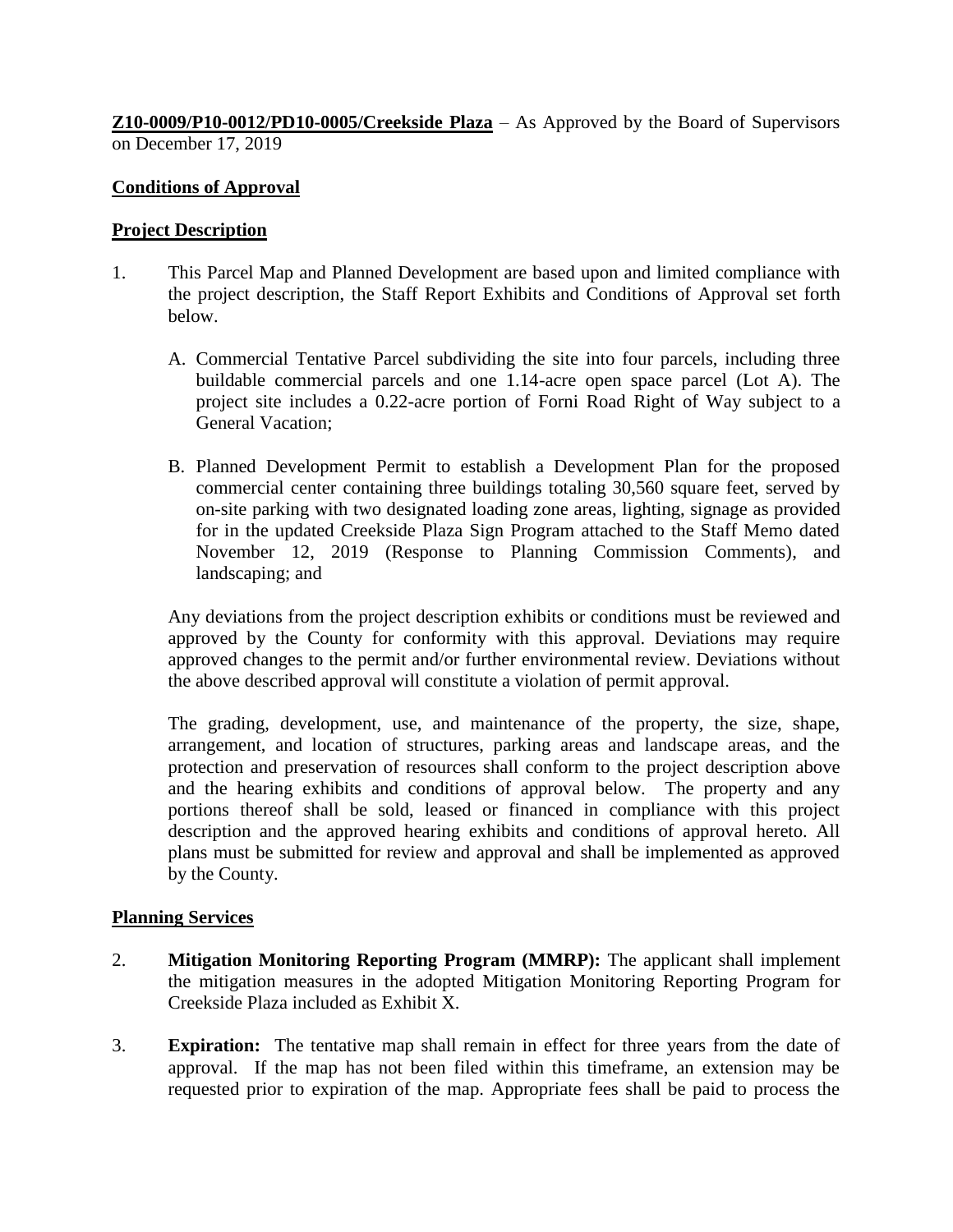time extension. The Development Plan shall expire concurrently with the Tentative Parcel Map.

- 4. **Conditions Compliance:** Prior to issuance of a building permit or commencement of any use authorized by this permit, the applicant shall provide a written description, together with appropriate documentation, showing conformance of the project with each condition imposed as part of the project approval. The applicant shall also schedule an inspection by Planning Department prior to issuance of a building permit for verification of compliance with applicable conditions of approval.
- 5. **Project Improvements in Conformance with Project Plans:** Project improvements including, but not limited to, building design, colors, building placement, freestanding and wall tenant signs as provided for in the updated Creekside Plaza Sign Program attached to the Staff Memo dated November 12, 2019 (Response to Planning Commission Comments), and parking lot improvements (e.g. lighting, landscaping, bicycle racks, trash enclosures) shall be completed in conformance with the plans submitted and conditions of approval herein and shall substantially comply with all Creekside Plaza project Exhibits listed in Condition 1 above. Where applicable, all project Preliminary Plans shall be finalized in accordance with the applicable standards of the Zoning Ordinance, El Dorado County Design and Improvement Standards Manual (DISM), and Missouri Flat Design Guidelines. Minor modifications may be approved through the Substantial Conformance Review by the Planning Director; however, any major changes that substantially deviates from the Development Plan, shall require review and approval by the Planning Commission prior to approval of building permit.
- 6. **Joint Access and Parking Agreement:** A joint access and parking agreement shall be provided to ensure on-going access and maintenance of the parking areas, interior and perimeter fencing, signs, lighting, landscaping, and bicycle facilities to all property owners within the Creekside Plaza. A copy of said agreement shall be provided to Planning Department for review and approval, and the approved agreement shall then be recorded and a copy shall be provided to Planning Services prior to filing of the Parcel Map.
- 7. **Cultural Resources:** If human remains are discovered at any time during the subdivision improvement phase, the County Coroner and Native American Heritage Commission shall be contacted per Section 7050.5 of the Health and Safety Code and Section 5097.89 of the Public Resources Code. The procedures set forth in Supplementary Document J, Section VIII, of the California Environmental Quality Act (CEQA) Guidelines concerning treatment of the remains shall be followed. If archaeological sites or artifacts are discovered, the subdivider shall retain an archaeologist to evaluate the resource.

If the resource is determined to be important, as defined in Appendix K of the CEQA Guidelines, mitigation measures, as agreed to by the subdivider, archaeologist, and Planning Services shall be implemented. Treatment of Native American remains and/or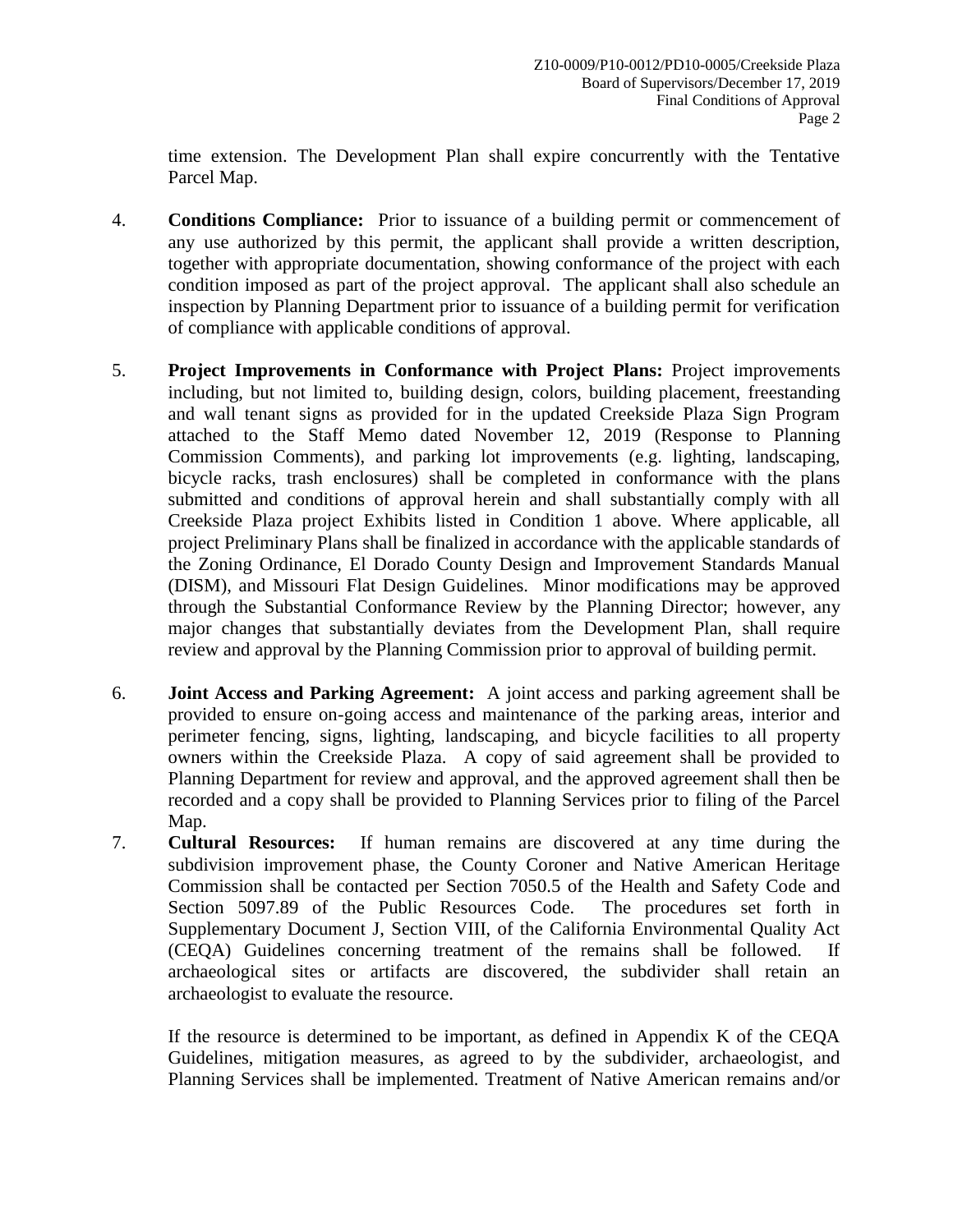archaeological artifacts shall be the responsibility of the subdivider and shall be subject to review and approval by Planning Services.

8. **Hold Harmless Agreement:** In the event of any legal action instituted by a third party challenging the validity of any provision of this approval, the developer and landowner agree to be responsible for the costs of defending such suit and shall hold County harmless from any legal fees or costs County may incur as a result of such action, as provided in Section 66474.9(b) of the California Government Code.

The applicant shall defend, indemnify, and hold harmless El Dorado County and its agents, officers, or employees from any claim, action, or proceedings against El Dorado County or its agents, officers, or employees to attack, set aside, void, or annul an approval of El Dorado County concerning a rezone, planned development, and parcel map which action is brought within the time period provided for in Section 66499.37.

County shall notify the applicant of any claim, action, or proceeding and County will cooperate fully in the defense.

9. **Meter Award Letter:** Prior to issuance of building permit, the applicant shall provide a copy of a meter award letter issued by El Dorado Irrigation District.

### **El Dorado County Transportation Department**

Specific Project Conditions

- 10. **General Vacation:** Prior to filing of a Parcel Map or issuance of building permit, the applicant shall be file an application for General Vacation of the 0.22-acre portion of Forni Road along the project frontage, subject to approval by the Board of Supervisors
- 11. **Missouri Flat Road Improvements:** Construct improvements along the frontage of Missouri Flat Road as follows:
	- a) Widen Missouri Flat Road along the project frontage to provide 3 northbound lanes from Forni Road to County Road 2233. Place lip of new curb and gutter 43.5 feet offset from the existing raised median curb in Missouri Flat Road. Structural Section to be 6.5 inches of Type A HMA on 13 inches of Class 2 AB;
	- b) Construct Caltrans Type A2-6 Curb and Gutter, and a 10-foot wide shared use sidewalk along the entire project frontage;
	- c) Extend existing center median 60-feet northerly along Missouri Flat Road;

Conformance with this condition shall be reviewed as part of Improvement Plans and verified prior to issuance of building permit.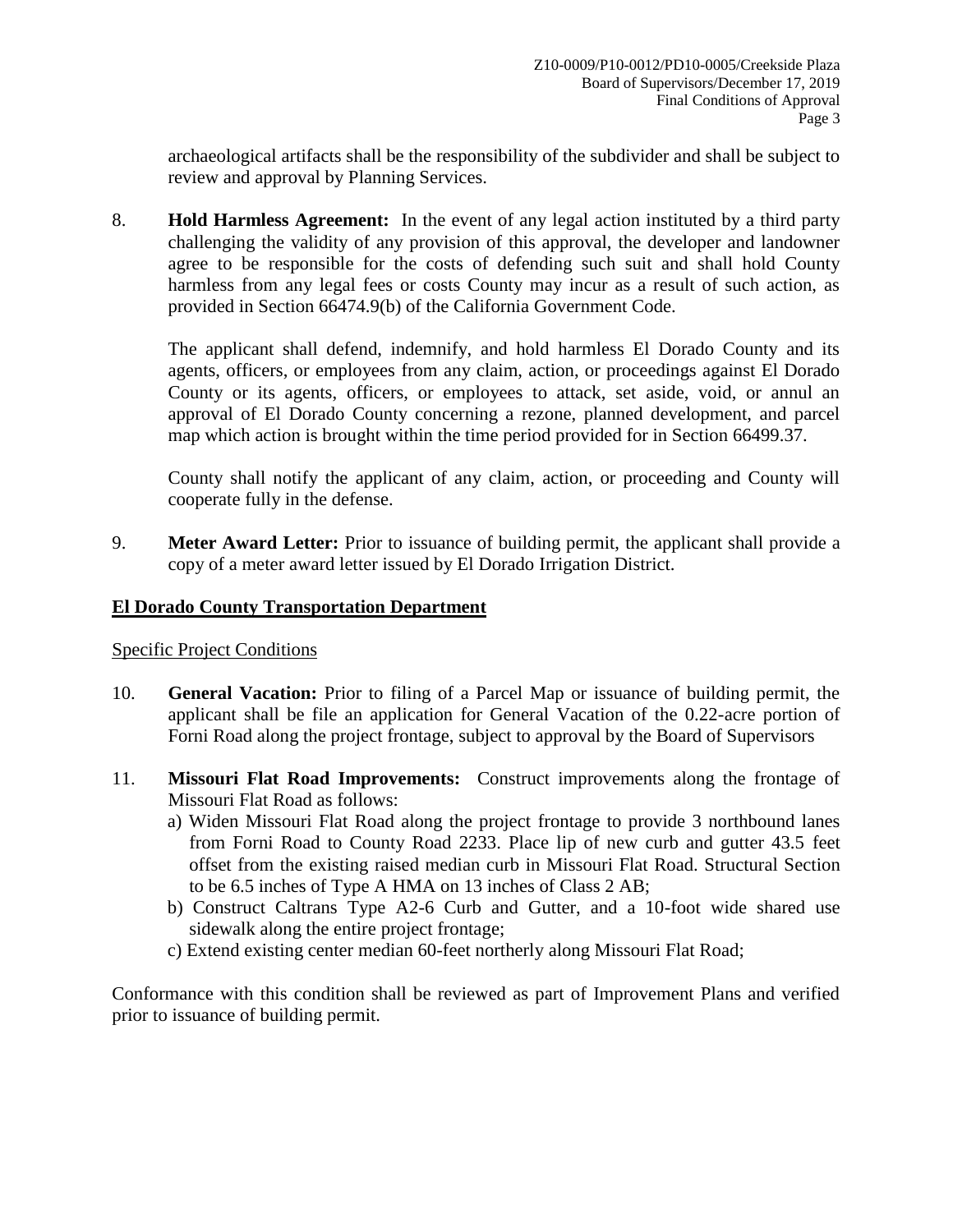- 12. **Forni Road Improvements:** Construct improvements along the frontage of Forni Road as follows:
	- a) Widen Forni Road on the project side to provide 46 feet of Pavement measured from the existing curb and gutter flowline on the northeast corner of Forni Road / Golden Center Drive. Structural Section to be 5 inches of Type A HMA on 8 inches of Class 2 AB.
	- b) Stripe, sign and mark a 5-foot wide Class 2 Bike Lane along the project frontage (width measured from fog stripe to gutter flow line).
	- c) Construct Caltrans Type A2-6 Curb and Gutter, and a 6-foot wide sidewalk along the entire project frontage;
	- d) Reconstruct the curb and sidewalk on the northeast corner of Forni Road and Golden Center Drive to provide an accessible ramp per Caltrans Standard Plan A88A.
	- e) Stripe a pedestrian (school) crosswalk across Forni Road north of Golden Center Drive/Forni Road project entrance, and construct a Rectangular Rapid Flashing Beacon at this crosswalk.

Conformance with this condition shall be reviewed as part of Improvement Plans and verified prior to issuance of building permit.

- 13. **County Road 2233 Improvements:** Reconstruct the Curb Ramps on either side of County Road 2233 to current ADA Standards per Caltrans Standard Plan A88A. Conformance with this condition shall be reviewed as part of Improvement Plans and verified prior to issuance of building permit.
- 14. **Road Improvement Agreement:** Prepare improvement plans, separate from On-Site Development, for the improvements to Missouri Flat Road and Forni Road. Enter into a Road Improvement Agreement with the County to construct this work. This work may be subject to prevailing wage laws and the Public Contract Code. Conformance with this condition shall be reviewed as part of Improvement Plans and verified prior to issuance of building permit.
- 15. **Timeliness of Improvements:** Complete the improvements noted above prior to issuance of a building permits. As an alternative, once the Road Improvement Agreement is fully executed, with associated Performance and Payment Bonds in place, building permits may be issued, however, you may be required to demonstrate adequate financing is available to construct these improvements prior to issuance of permits. Conformance with this condition shall be reviewed as part of Improvement Plans and verified prior to issuance of building permit.
- 16. **Offer of Dedication (In Fee):** Offer to dedicate, in fee, right-of-way for Missouri Flat Road, Forni Road, or County Road 2233 sufficient to contain the required improvements with the filing of the Final Map. County will accept these offers. Conformance with this condition shall be reviewed as part of Improvement Plans and verified prior to issuance of building permit.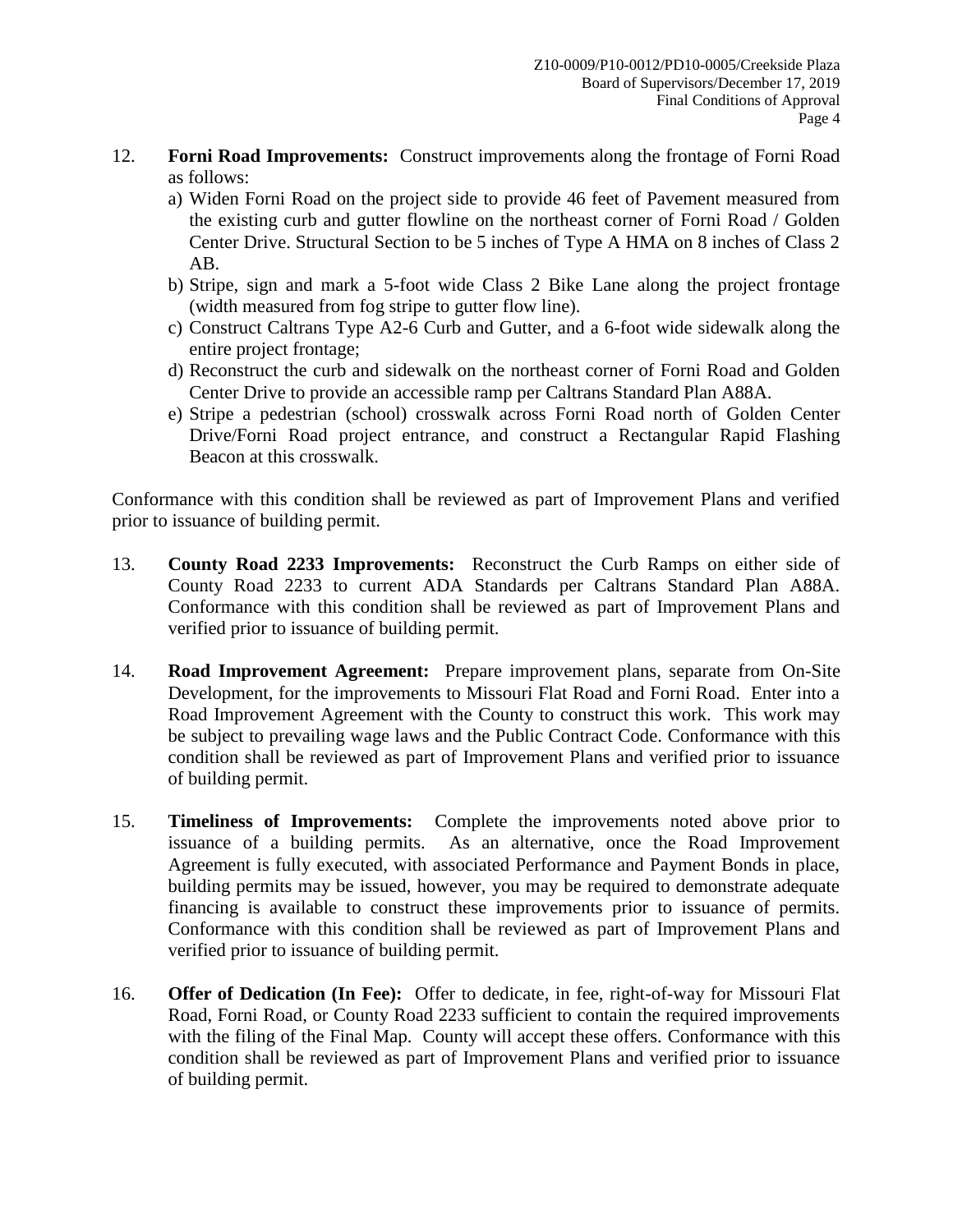- 17. **Offer of Dedication (Easements):** Offer to dedicate easements for pedestrian, slope and drainage as necessary. County will accept pedestrian and slope easements where necessary. Drainage easements will be rejected. Conformance with this condition shall be reviewed as part of Improvement Plans and verified prior to issuance of building permit.
- 18. **Drainage Improvements:** Construct an additional storm drain manhole adjacent to Building C by the Forni Road encroachment for maintenance purposes. Conformance with this condition shall be reviewed as part of Improvement Plans and verified prior to issuance of building permit.
- 19. **Community Facilities District Annexation:** Enter into an agreement in recordable form with the County that obligates the property to participate in the Community Facilities District No. 2002-01 (Missouri Flat Area) (CFD), at such time in the future when the County processes an annexation of territory into the CFD. The agreement shall be executed by the property owner and approved by the County prior to the issuance of any building permits. The financing obligation shall run with the property's title and bind all future assignees and/or successors in interest in the subject property.

Should timing of building permit review process coincide with an annexation process underway by the County, the applicant may participate in said process in lieu of entering into an agreement, provided the annexation election has been held, the property owner, for subject application, voted in favor of being annexed, and the annexation election is successful.

Conformance with this condition shall be reviewed as part of Improvement Plans and verified prior to issuance of building permit.

# Standard Conditions

- 20. **Curb Returns:** Where sidewalks are provided, include pedestrian ramps with truncated domes conforming to Caltrans Standard Plan A88A, including a 4 foot sidewalk/landing at the back of all ramps. Alternate plans satisfying the current accessibility standards may be used, subject to review and approval by County. Conformance with this condition shall be reviewed as part of Improvement Plans and verified prior to issuance of building permit.
- 21. **Maintenance Entity**: Prior to filing a final map, or obtaining building permits, form and entity, or join an existing entity, for the maintenance of On-Site Drainage Facilities, including the existing creek. When joining an existing entity, amend and modify (as necessary) the existing entity to equitably incorporate maintenance of the Project improvements. Conformance with this condition shall be reviewed as part of Improvement Plans and verified prior to issuance of building permit.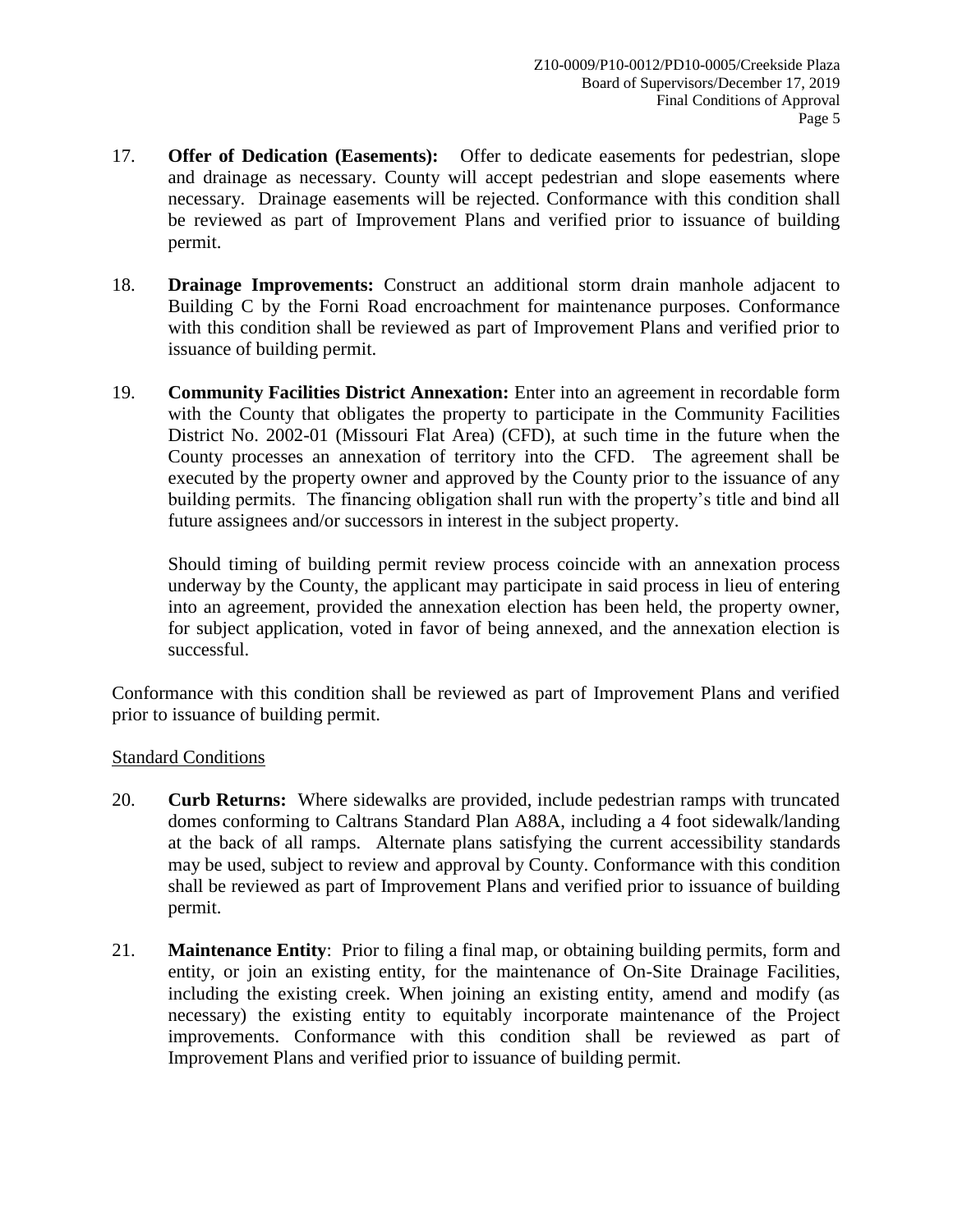22. **Consistency with County Codes and Standards:** Obtain approval of project improvement plans and cost estimates consistent with these Conditions of Approval from DOT and pay all applicable fees prior to filing of the final map.

Ensure the project improvement plans and grading plans conform to the County *Grading, Erosion and Sediment Control Ordinance, Grading Design Manual, the Drainage Manual, Storm Water Ordinance (Ord. No. 5022), Off-Street Parking and Loading Ordinance, all applicable State of California Water Quality Orders, the State of California Handicapped Accessibility Standards, and the California Manual on Uniform Traffic Control Devices* (MUTCD).

- 23. **Stormwater Management:** Construct post construction storm water mitigation measures to capture and treat the  $85<sup>th</sup>$  percentile 24 hour storm event as outlined in the CA Phase II MS4 Permit and the County's [West Slope Development and Redevelopment](http://www.edcgov.us/LongRangePlanning/StormWaterManagement/West_Slope_Development_and_Redevelopment_Standards.aspx)  [Standards and Post Construction Storm Water Plan.](http://www.edcgov.us/LongRangePlanning/StormWaterManagement/West_Slope_Development_and_Redevelopment_Standards.aspx) Show detention and/or retention facilities on the project improvement plans to fully mitigate any increased runoff peak flows and volumes in accordance with the County Drainage Manual. As an alternative to treating the entire project with a regional treatment system, the project may propose distributed source control measures to be constructed for, any impervious surfaces and on each lot with the individual lot building permits to achieve the same effect. In which case, a deed restriction shall be recorded with the final map to ensure construction of individual lot source control measures.
- 24. **Water Quality Stamp:** Include a storm water quality message stamped into the concrete on new or reconstructed drainage inlets, conforming to the Storm Water Quality Design Manual for the Sacramento and South Placer Regions, Chapter 4, Fact Sheet SD-1. Obtain approval of proposed message from County Engineer prior to construction.
- 25. **Regulatory Permits and Documents:** Incorporate all regulatory permits and agreements between the project and any State or Federal Agency into the Project Grading and Improvement Plans prior to the start of construction of improvements.

Grading or Improvement plans for any phase may be approved prior to obtaining regulatory permits or agreements for that phase, but grading/construction of improvements may not proceed until the appropriate permits or agreements are obtained and the grading/improvement plans reflect any necessary changes or modifications to reflect such permits or agreements.

Project conditions of approval shall be incorporated into the Project Improvement Plans when submitted for review.

26. **Electronic Documentation:** Upon completion of the required public improvements, provide As-Built Plans to the County Engineer in TIFF format, and provide final Drainage and Geotechnical reports and structural wall calculations to the County Engineer in PDF format.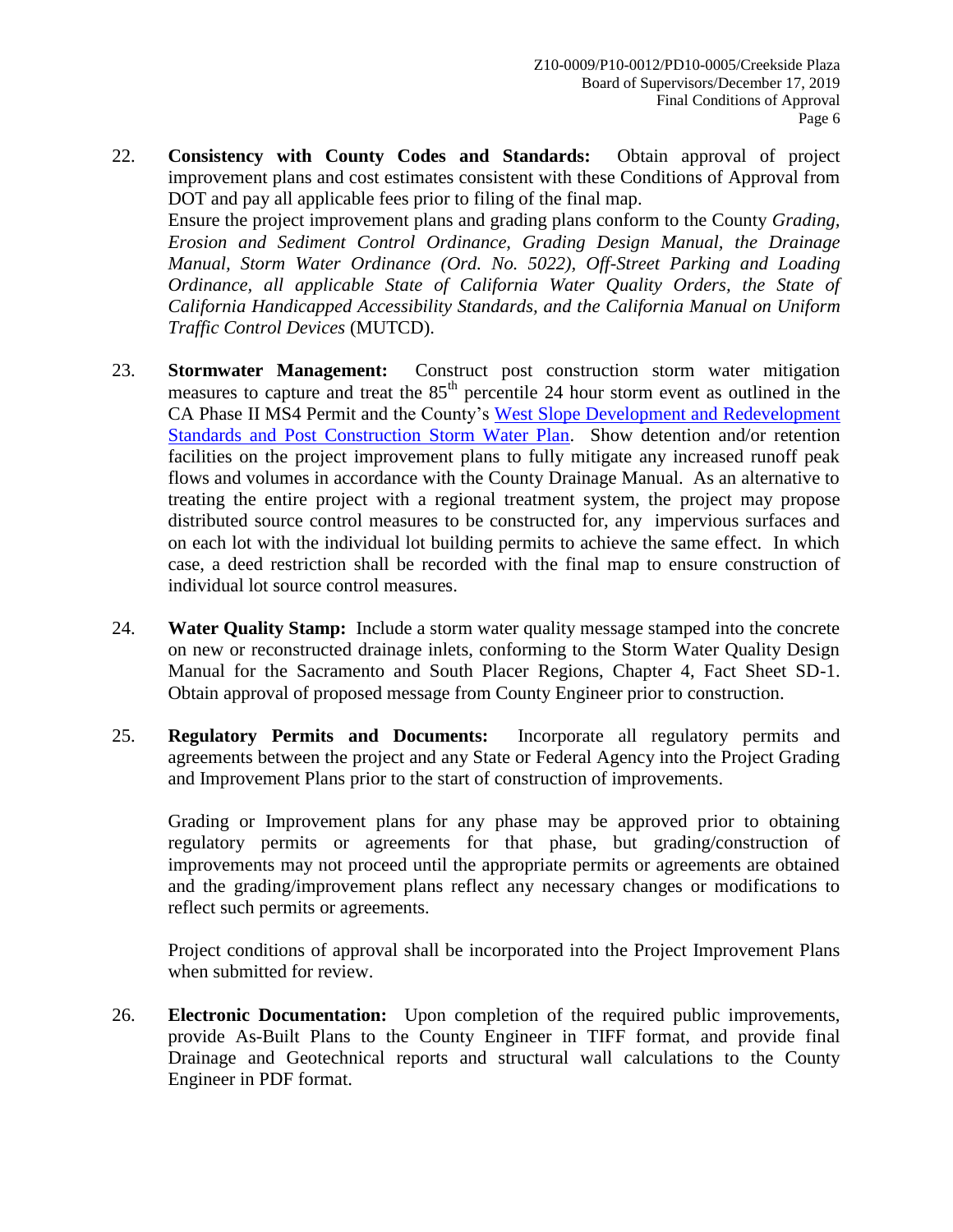#### **Environmental Management Department**

- 27. **Fast Food Facility:** The fast food facility planned for Building "B" is required to comply with the California Retail Food Code. Plans for the fast food facility are required to be submitted through a service request to this Department for review and approval prior to constructing the facility. An annual Health Permit issued by this Department will be required to operate the fast food facility. Grease traps or interceptors installed for the fast food facility are required to conform to El Dorado Irrigation District and California Retail Food Code regulations to prevent discharge of fats, oils, and grease from the facility into the sewer system. Conformance with this condition shall be verified prior to issuance of final occupancy permit.
- 28. **AB 341 - Mandatory Commercial Recycling (MCR):** MCR requires all commercial facilities (nonresidential) and multi-family complexes with 5 or more units that generate at least 4 cubic yards of solid waste per week to recycle. The facility is in the unincorporated area of El Dorado County. This is a non-mandatory waste service area, which means, businesses and residents have the option to self-haul their waste **(at least once every seven days)** and recycling to the El Dorado Disposal (EDD) Material Recovery Facility at 4100 Throwita Way, Placerville or subscribe to waste and recycling service provided by EDD, the franchise waste hauler for this area.

If any of the commercial facilities will store reportable quantities of hazardous materials (55 gallons) or generate hazardous waste, prior to commencing operations the owner/operators must:

- a) Prepare, submit and implement a hazardous materials business plan and pay appropriate fees. Business owners and operators intending to handle hazardous materials in excess of reportable quantities are required by law to complete and file a hazardous materials business plan, http://www.edcgov.us/emd/solidwaste/bus\_plan\_index.html with our Department prior to obtaining a business license
- b) Obtain a hazardous waste generator identification number from the California Department of Toxic Substances Control.
- c) Train all employees to properly handle hazardous materials and wastes.
- d) Implement proper hazardous materials and hazardous waste storage methods in accordance with the Uniform Fire Code and Uniform Building Code.
- 29. **AB 1826 - Mandatory Commercial Organics Recycling (MORe):** AB 1826 implements statewide commercial organic waste recycling and is being phased in based on amounts of organic and solid waste generated by facilities starting April 2016 - 2019 and on through 2021(if applicable). The law requires that businesses and multi-family complexes with 5 or more units arrange for organics recycling service for the following types of organic wastes: food waste, green waste, landscape and pruning waste, nonhazardous wood waste, and food-soiled paper.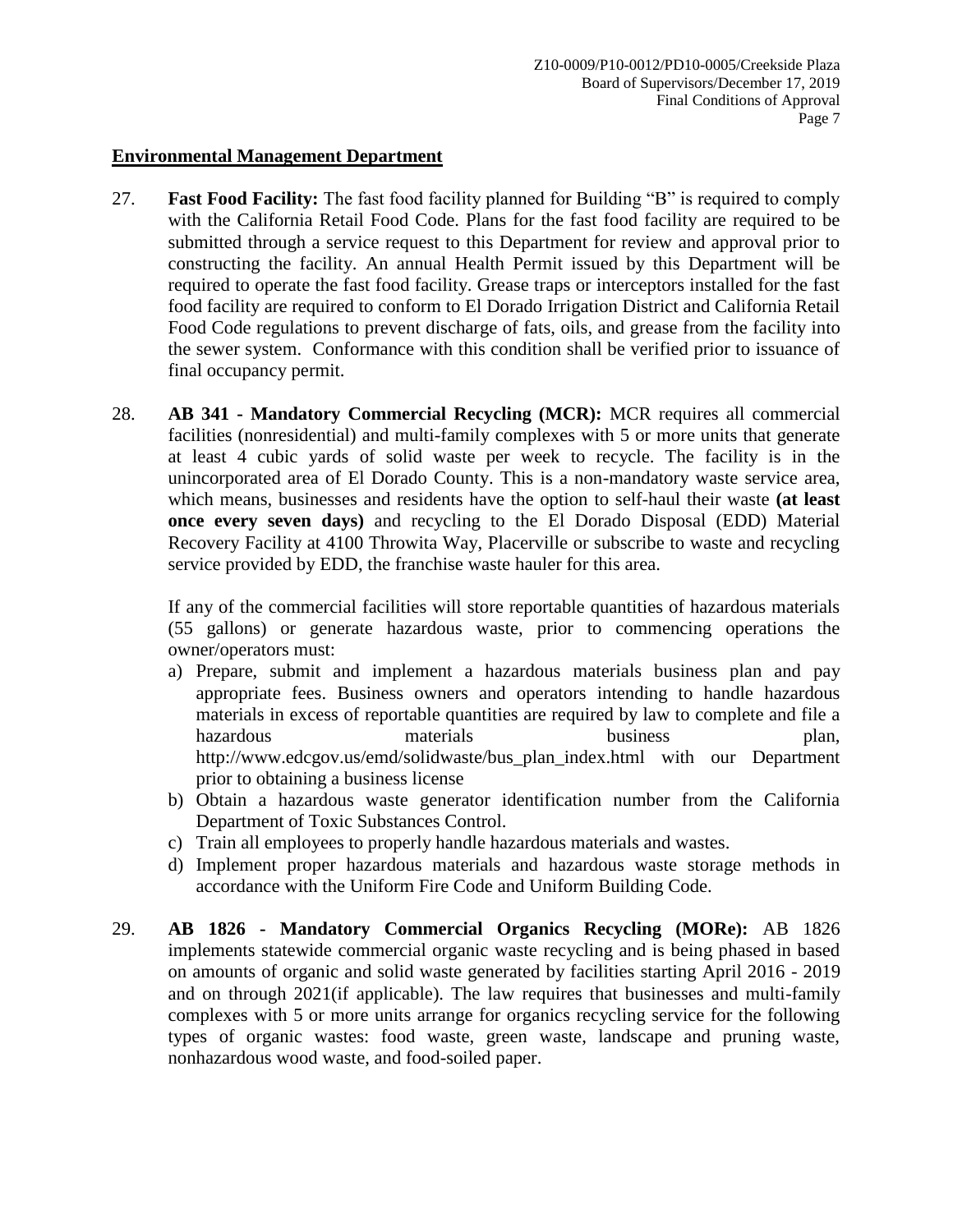#### **Air Quality Management District**

- 30. **District Rules:** The project construction will involve grading and excavation operations, which will result in a temporary negative impact on air quality with regard to the release of particulate matter (PM10) in the form of dust. Current county records indicate this property is located within the Asbestos Review Area. Therefore, District Rule 223.2 Fugitive Dust-Asbestos Hazard Mitigation, which addresses the regulations and mitigation measures for fugitive dust emissions shall be adhered to during the construction process. Mitigation measures for the control of fugitive dust shall comply with the requirements of Rule 223.2. In addition, an Asbestos Dust Mitigation Plan (ADMP) Application with appropriate fees shall be submitted to and approved by the District prior to start of project construction. Conformance with this condition shall be reviewed as part of Improvement Plans and verified prior to issuance of building permit.
- 31. **Paving:** Project construction involves road development and shall adhere to District Rule 224 Cutback and Emulsified Asphalt Paving Materials. Conformance with this condition shall be reviewed as part of Improvement Plans and verified prior to issuance of building permit.
- 32. **Asbestos Review:** The proposed project is within the Asbestos Review Area; therefore District will require the paving of the proposed driveways or the application of a minimum of three (3) inches in depth, asbestos free gravel, for all roads and driveways. Conformance with this condition shall be reviewed as part of Improvement Plans and verified prior to issuance of building permit.
- 33. **Waste Burning:** Burning of wastes that result from "Land Development Clearing" must be permitted through the DISTRICT. Only vegetative waste materials may be disposed of using an open outdoor fire (Rule 300 Open Burning). Conformance with this condition shall be reviewed as part of Improvement Plans and verified prior to issuance of building permit.
- 34. **Architectural Coating:** The project construction will involve the application of architectural coating, which shall adhere to District Rule 215 Architectural Coatings. Conformance with this condition shall be reviewed as part of Improvement Plans and verified prior to issuance of building permit.
- 35. **Exhaust Emissions:** The District's goal is to strive to achieve and maintain ambient air quality standards established by the U.S. Environmental Protection Agency and the California Air Resources Board and to minimize public exposure to toxic or hazardous air pollutants and air pollutants that create unpleasant odors. The following are measures used to reduce impacts on air quality from equipment exhaust emissions:

Heavy Equipment and Mobile Source Mitigation Measures:

- a) Use low-emission on-site mobile construction equipment.
- b) Maintain equipment in tune per manufacturer specifications.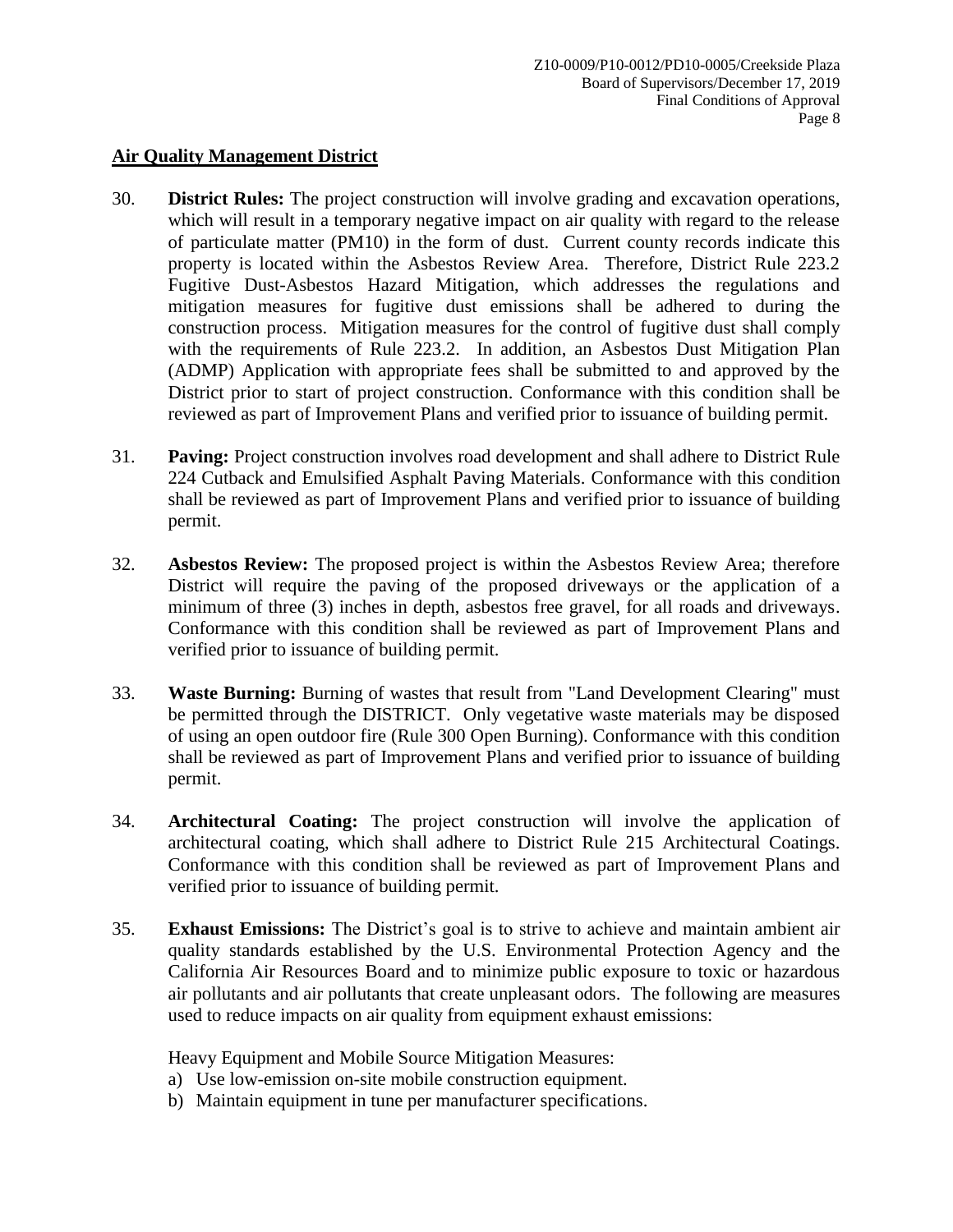- c) Retard diesel engine injection timing by two to four degrees.
- d) Use electricity from power poles rather than temporary gasoline or diesel generators.
- e) Use reformulated low-emission diesel fuel.
- f) Use catalytic converters on gasoline-powered equipment.
- g) Substitute electric and gasoline-powered equipment for diesel-powered equipment where feasible.
- h) Do not leave inactive construction equipment idling for prolonged periods (i.e., more than two minutes).
- i) Schedule construction activities and material hauls that affect traffic flow to off-peak hours.
- j) Configure construction parking to minimize traffic interference.
- k) Develop a construction traffic management plan that includes, but is not limited to: Providing temporary traffic control during all phases of construction activities to improve traffic flow; rerouting construction trucks off congested streets; and provide dedicated turn lanes for movement of construction trucks and equipment on- and offsite.

Conformance with this condition shall be reviewed as part of Improvement Plans and verified prior to issuance of building permit.

- 36. **New Point Source Emissions:** Prior to construction or installation of any new point source emissions units or non-permitted emission units (i.e., gasoline dispensing facility, boilers, internal combustion engines, etc.), authority to construction applications shall be submitted to the District. Submittal of applications shall include facility diagram(s), equipment specifications and emission factors. Conformance with this condition shall be reviewed as part of Improvement Plans and verified prior to issuance of building permit.
- 37. **List of Equipment:** Applicant shall submit to the El Dorado County Air Quality Management District, prior to the construction phase of the project, a list of equipment to be utilized on the project as described in the air quality analysis to ensure compliance. The list shall include the make, model and year of the engine, engine identification number, horse power, hours/day, load factor, etc. Conformance with this condition shall be reviewed as part of Improvement Plans and verified prior to issuance of building permit.

#### **Diamond Springs-El Dorado Fire Protection District**

38. **Annexation:** Community Facilities District Approval of subject project is conditioned on meeting the public safety and fire protection requirements of the County of El Dorado General Plan, which shall include provision of a financing mechanism for said services. The financing mechanism shall include inclusion within, or annexation into, a Community Facilities District (CFD) established under the Mello-Roos Community Facilities Act of 1982 (Government Code § 53311 et seq.), established by the Diamond Springs / El Dorado Fire Protection District (District) for the provision of public services permitted under Government Code § 53313, including fire suppression services,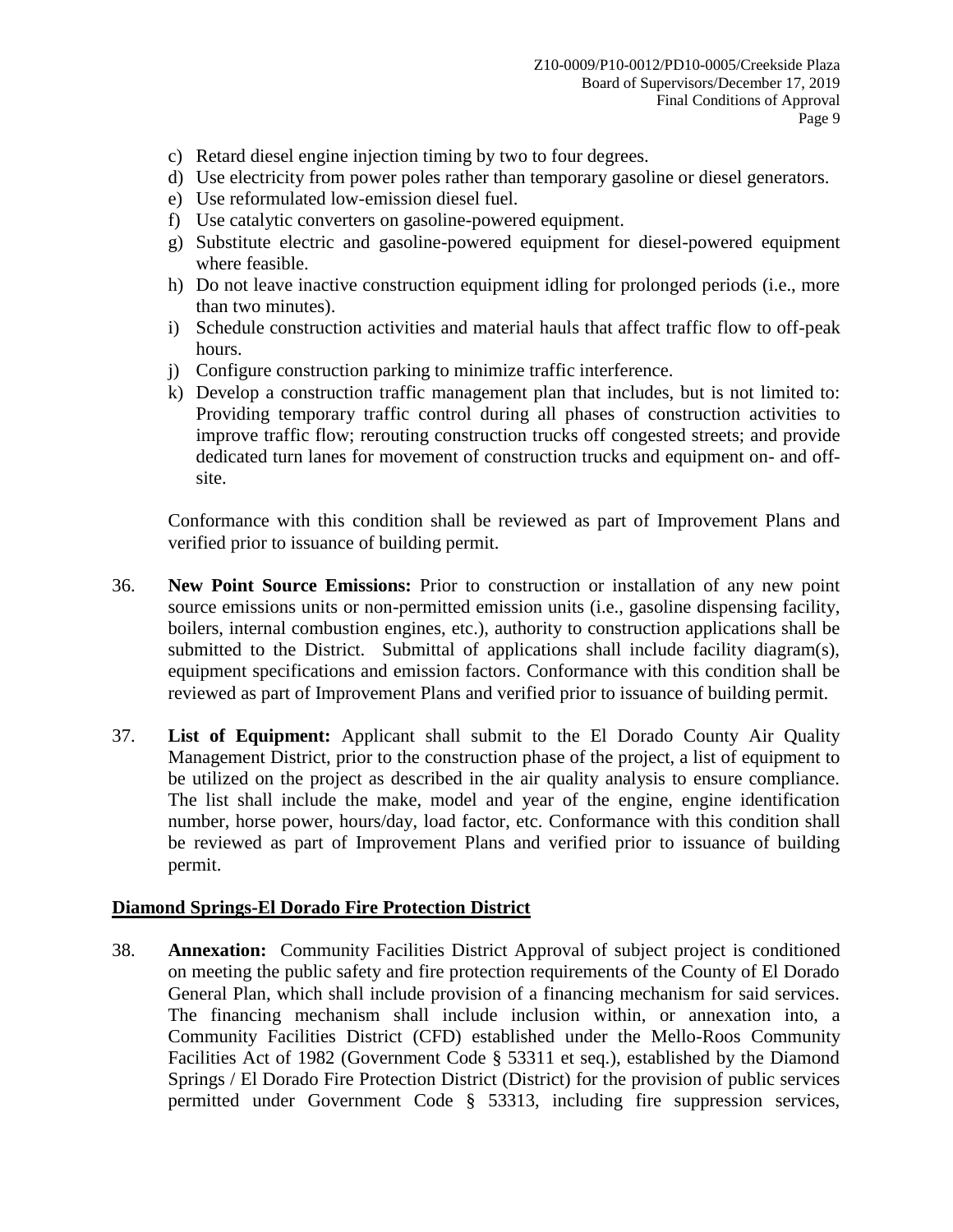emergency medical services, fire prevention activities and other services (collectively Public Services), for which proceedings are under consideration, and as such, shall be subject to the special tax approved with the formation of such CFD with the Tract's inclusion or annexation into the CFD. Conformance with this condition shall be verified prior filing of the Parcel Map.

- 39. **Fire Flow:** The potable water system with the purpose of fire protection for this commercial development shall provide a minimum fire flow of 1,500 gallons per minute with a minimum residual pressure of 20 psi for a three-hour duration. This requirement is based on a minimum commercial building size of 3,600 square feet or less in size, Type V-B construction. This fire flow rate shall be in excess of the maximum daily consumption rate for this development. A set of engineering calculations reflecting the fire flow capabilities of this system shall be supplied to the Fire Department for review and approval. Until a full set of building plans can be reviewed by the Fire District, the exact fire flow requirements cannot be obtained or determined. Conformance with this condition shall be verified prior to issuance of building permit.
- 40. **Underground Private Fire Mains:** After installation, all rods, nuts, bolts, washers, clamps, and other underground connections and restraints used for underground fire main piping and water supplies, except thrust blocks, shall be cleaned and thoroughly coated with a bituminous or other acceptable corrosion retarding material. All private fire service mains shall be installed per NFPA 24, and shall be inspected, tested and maintained per NFPA 25. Conformance with this condition shall be verified prior to issuance of building permit.
- 41. **Sprinklers:** The building(s) shall have fire sprinklers installed in accordance with NFPA 13 (commercial use) or NFPA 13D (residential use), including all Building Department and Fire Department requirements. Buildings which have the capacity of storage above 12 feet in height will need to have the sprinkler system(s) designed to accommodate the appropriate high-pile storage. Conformance with this condition shall be verified prior to issuance of building permit.
- 42. **Hydrants:** This development shall install Dry Barrel Fire Hydrants which conform to El Dorado Irrigation District specifications for the purpose of providing water for fire protection. The spacing between hydrants in this development shall not exceed 300/500 feet (2016 Title 24 CFC Part 9 Annex C, CC) each building shall have at least 1 hydrant within 150' (507.5.1). The exact location of each hydrant on private roads and on main county maintained roadways shall be determined by the Fire Department. Conformance with this condition shall be reviewed as part of Improvement Plans and verified prior to issuance of building permit.
- 43. **Fire Department Access:** Approved fire apparatus access roads and driveways shall be provided for every facility, building, or portion of a building. The fire apparatus access roads and driveways shall comply with the requirements of Section 503 of Diamond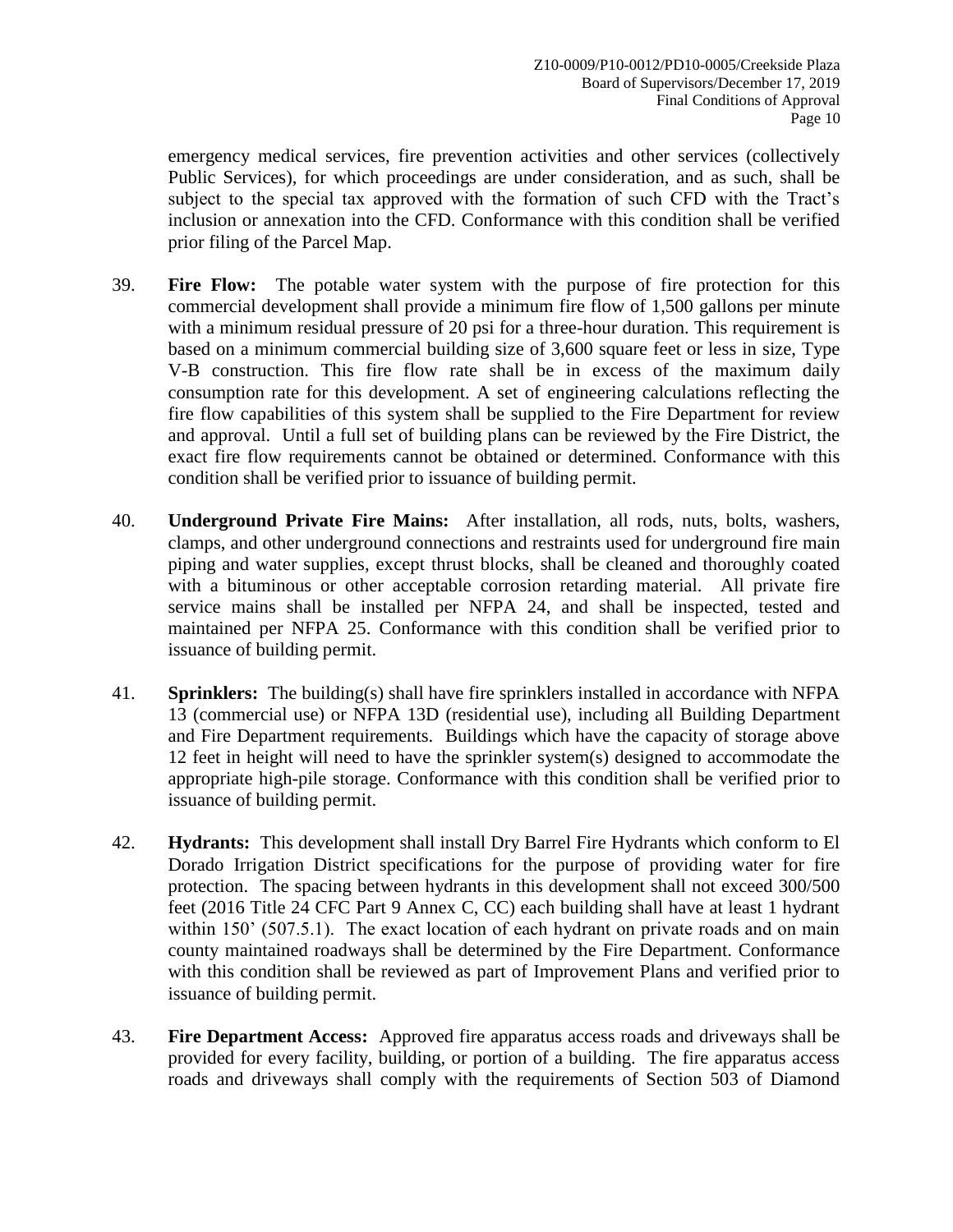Springs El Dorado Fire Protection District as well as State Fire Safe Regulations as stated below (but not limited to):

- a. All roadways shall be a minimum of 20 feet wide, providing two ten (10) foot traffic lanes, not including shoulder and striping.
- b. Where maximum dead-end road lengths are exceeded, there shall be a minimum of two access roadways allowing for the safe access of emergency apparatus and civilian evacuation concurrently.
- c. The fire apparatus access roads and driveways shall extend to within 150 feet of all portions of each facility and all portions of the exterior of the first story of the building as measured by an approved route around the exterior of the building or facility.
- d. Driveways and roadways shall have unobstructed vertical clearance of 15' and a horizontal clearance providing a minimum 2' on each side of the required driveway or roadway width.
- e. Depending on final heights of each building, the final layout of fire apparatus access roads shall be determined and approved by the fire code official with consideration of whether a ladder truck or ground ladders would be used for firefighting operations (Section D 105).

Conformance with this condition shall be reviewed as part of Improvement Plans and verified prior to issuance of building permit.

- 44. **Roadway Surface:** Roadways shall be designed to support the imposed load of fire apparatus weighing at least 75,000 pounds and provide all-weather driving conditions. All-weather surfaces shall be asphalt, concrete or other approved driving surface. Project proponent shall provide engineering specifications to support design, if request by the local AHJ. Conformance with this condition shall be reviewed as part of Improvement Plans and verified prior to issuance of building permit.
- 45. **Roadway Grades:** The grade for all roads, streets, private lanes and driveways shall not exceed 16%. If paved or concrete, grades may be allowed up to 20%. Conformance with this condition shall be reviewed as part of Improvement Plans and verified prior to issuance of building permit.
- 46. **Traffic Calming:** This development shall be prohibited from installing any type of traffic calming device that utilizes a raised bump/dip section of roadway. All other proposed traffic calming devices shall require approval by the fire code official. Conformance with this condition shall be reviewed as part of Improvement Plans and verified prior to issuance of building permit.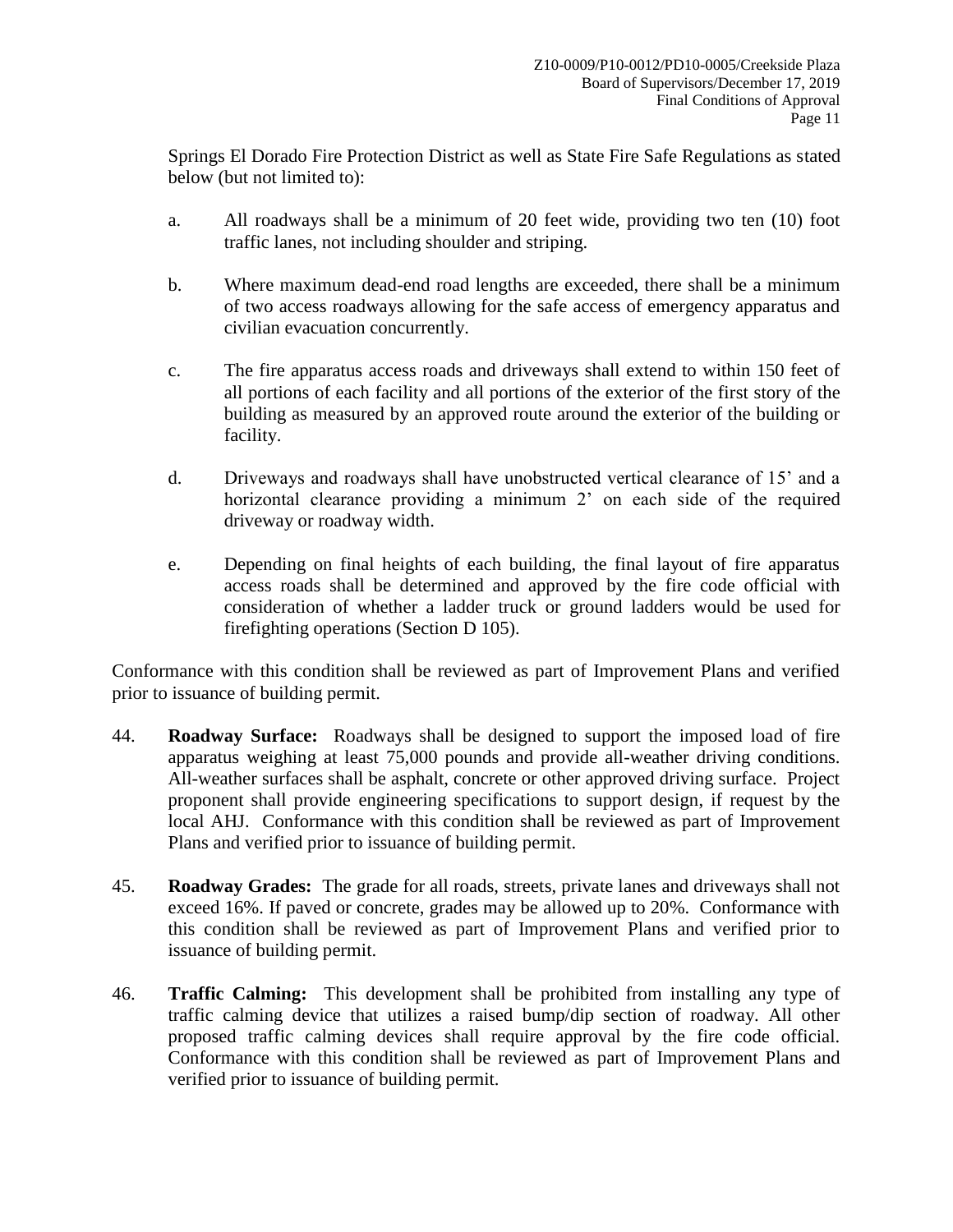- 47. **Turning Radius:** The required turning radius of a fire apparatus access road/driveway shall be determined by the fire code official. Current requirements are 40' inside and 60' outside. Conformance with this condition shall be reviewed as part of Improvement Plans and verified prior to issuance of building permit.
- 48. **Fire Access During Construction:** In order to provide this development with adequate fire and emergency medical response during construction, all access roadways and fire hydrant systems shall be installed and in service prior to combustibles being brought onto the site as specified by the Fire Department, Standard B-003. A secondary means of egress shall be provided prior to any construction or the project can be phased. Conformance with this condition shall be reviewed as part of Improvement Plans and verified prior to issuance of building permit.
- 49. **Fire Service Components:** Any Fire Department Connection (FDC) to the sprinkler system and all Fire Hydrant(s) outlets shall be positioned so as not to be obstructed by a parked vehicle. Conformance with this condition shall be reviewed as part of Improvement Plans and verified prior to issuance of building permit.
- 50. **Wildland Fire Safe Plan:** This development shall be conditioned to revise / develop, implement, and maintain a Wildland Fire Safe Plan that is approved by the Fire Department as complying with the State Fire Safe Regulations, prior to approval of the Tentative Map. Conformance with this condition shall be verified prior to issuance of building permit.
- 51. **Fencing:** Lots that back up to wildland open space shall be required to use noncombustible type fencing. This condition shall be noted and verified as part of and prior to approval of Improvement Plans.
- 52. **Knox Box and Keys:** All Commercial or Public occupied buildings shall install a Knox Box and building keys including, but not limited to, main entry doors, utility closets, roof accesses, alarm panels, fire sprinkler locks and all other keys required by the fire code official for emergency access. It is recommended, but not required, that residential buildings also add a Knox box and main front door key for improved emergency access. This condition shall be verified prior to issuance of building permit.
- 53. **Parking and Fire Lanes:** All parking restrictions as stated in the current California Fire Code and the current Diamond Springs El Dorado Fire Protection District Ordinance shall be in effect. All streets with parking restrictions will be signed and marked with red curbs as described in the El Dorado County Regional Fire Protection Standard titled "No Parking-Fire Lane". All curbs in the parking lot(s) that are not designated as parking spaces will be painted red and marked every 25 feet "No Parking - Fire Lane." This shall be white letters on a red background. There shall be a designated plan page that shows all Fire Lanes as required by the El Dorado County Regional Fire Protection Standard B-004 "No Parking-Fire Lane" and the fire code official. This condition shall be noted and verified as part of and prior to approval of Improvement Plans.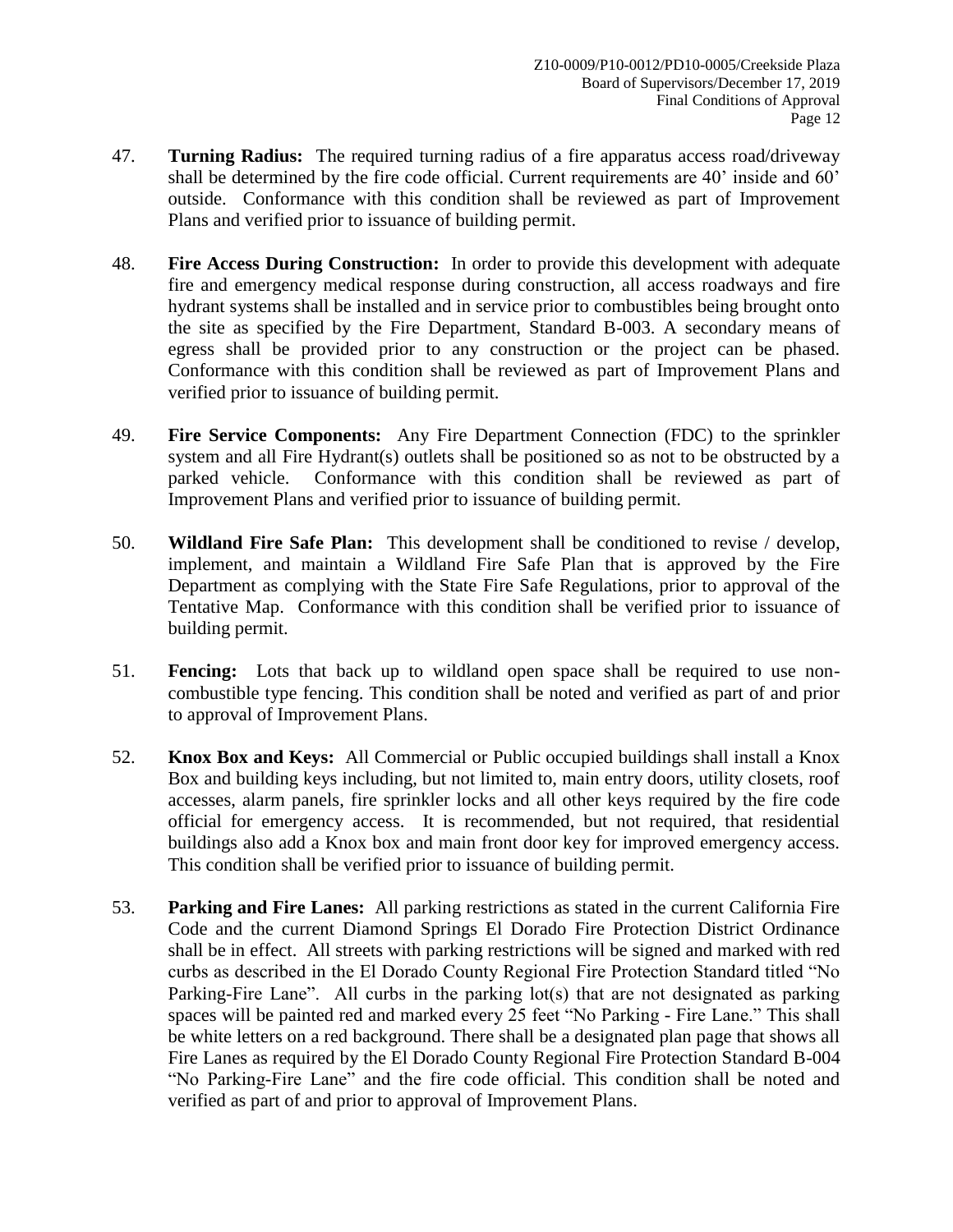- 54. **Vegetative Fire Clearances:** Prior to June 1<sup>st</sup> each year, there shall be vegetation clearance around all EVA's (Emergency Vehicle Access), buildings, up to the property line as stated in Public Resources Code Section 4291, Title 19 as referenced in the CA Fire Code, and the conditioned Wildland Fire Safe Plan.
- 55. **Knox Key Shunt:** A Knox Key Shunt system shall be installed to termite power to all back-up power generators. Conformance with this condition shall be verified prior to issuance of building permit.
- 56. **Addressing:** Approved numbers or addresses shall be provided for all new and existing buildings in such a position as to be plainly visible and legible from the street or road fronting the property, as per El Dorado County Standard B-001. Conformance with this condition shall be verified prior to issuance of final occupancy permit.
- 57. **Landscaping:** The landscaping plan shall be reviewed by the Fire Department to ensure that trees, plants, and other landscaping features proposed to be adjacent to the Fire Apparatus Access roads, Fire and Life Safety equipment, and near address locations on buildings and monuments will not impede fire apparatus access or visual recognition. Conformance with this condition shall be verified prior to issuance of building permit.
- 58. **Improvement (Civil) Plans:** A Fire plan sheet shall be included in the improvement plans that shows or lists all requirements from the Fire Department as they relate to design of the subdivision. These requirements include, but are not limited to, Fire Lanes (and how they relate to allowed parking), Hydrants, Turning Radius of all turns, Slope % of Roads/Driveways, 2 Points of Egress for the Public and Emergency Personnel, EVA's as required, Road Widths, Gates, etc. Conformance with this condition shall be verified prior to issuance of building permit.
- 59. **Building and Fire Plans:** Building, fire sprinkler and fire alarm plans shall be reviewed and approved by the fire department prior to respective permit issuance. The plans shall provide the use and occupancy classification for each building for future comments in regards to fire sprinklers, fire alarms, exiting, occupant loads, and other fire and life safety features. There shall be a designated plan page that shows all Fire Lanes as required by the El Dorado County Regional Fire Protection Standard B-004 "No Parking-Fire Lane" and the fire code official. Conformance with this condition shall be verified prior to issuance of building permit.

# **Surveyor's Office**

- 60. **Monuments:** All survey monuments must be set prior to filing the Parcel Map.
- 61. **Addressing:** Situs addressing for the project shall be coordinated with the Diamond Springs/El Dorado Fire Department and the County Surveyors Office prior to filing the Final Map.